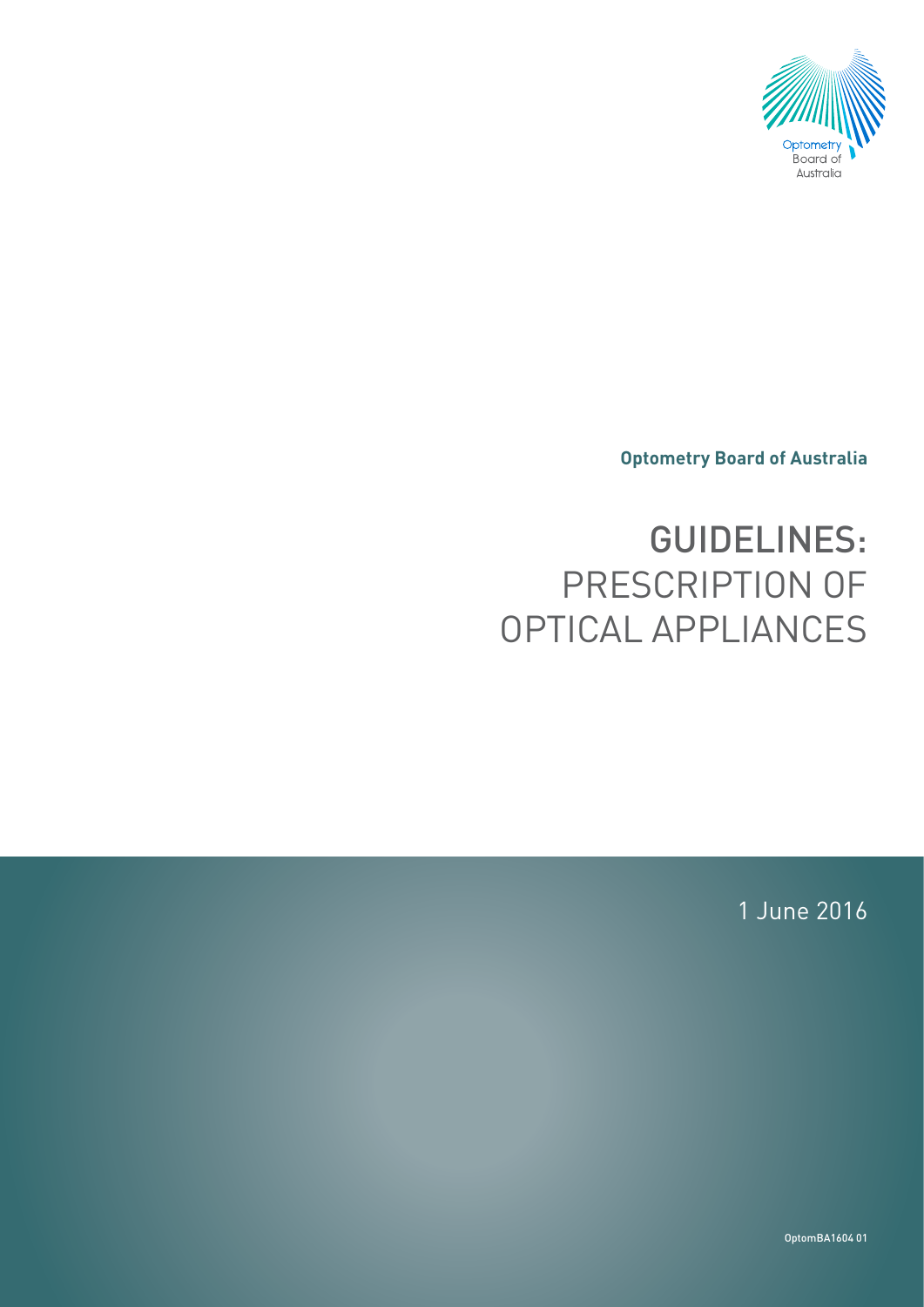# GUIDELINES: PRESCRIPTION OF OPTICAL APPLIANCES



## **1. Introduction**

The Health Practitioner Regulation National Law, as in force in each state and territory (the National Law), restricts who may prescribe optical appliances. Section 122 of the National Law reads:

Section 122 Restriction on prescription of optical appliances

- (1) A person must not prescribe an optical appliance unless —
	- (a) the person is an optometrist or medical practitioner; or
	- (b) the appliance is spectacles and the person is an orthoptist who —
		- (i) prescribes the spectacles in the course of carrying out duties at a public health facility; or
		- (ii) prescribes the spectacles under the supervision of an optometrist or medical practitioner; or
		- (iii) prescribes the spectacles, on the written referral of an optometrist or medical practitioner, to a person who has had, within the 12 months before the referral, an ocular health examination conducted by an optometrist or medical practitioner; or
	- (c) the person is a person, or a member of a class of persons, prescribed under a regulation as being authorised to prescribe an optical appliance of that type or to prescribe optical appliances generally.

Under section s122 (2) of the National Law, 'optical appliance' means:

- a. any appliance designed to correct, remedy or relieve any refractive abnormality or defect of sight; this includes, for example, spectacle lenses, or
- b. contact lenses, whether or not designed to correct, remedy or relieve any refractive abnormality or defect of sight.

The National Law does not regulate the supply of optical appliances and ministers for health have agreed that

this is a matter that states and territories may choose to regulate separately.

The term 'optical appliance' also includes prescription sunglasses, spectacles with prism, and low-vision devices such as magnifiers, binocular telescopes, monocular telescopes and electronic magnification devices and plano cosmetic and novelty contact lenses.

### **2. Who needs to use these guidelines?**

These guidelines apply to all registered optometrists.

### **3. Preparation of a prescription**

#### **Preceding ocular examination**

Before issuing a prescription, optometrists should normally perform an examination of the patient addressing ocular health, the need for any referral or review, and determination of whether it is appropriate to issue a prescription.

#### **Content of a prescription**

A prescription for an optical appliance is an order to a third party (e.g. optical dispenser) to provide the ophthalmic goods specifically described. A prescription for an optical appliance must include necessary details of lens powers/prism/design for the supplier to complete the dispensing process. Prescriptions for both spectacles and contact lenses may be hand written or printed, and must contain:

- the name of the patient for whom the appliance is prescribed
- whether the prescription is for spectacles or contact lenses
- the name of the prescribing optometrist and their practice address, and
- the date of issue and expiry of the prescription<sup>1</sup>.

<sup>1</sup> When nominating an expiry date for a prescription, you should choose a date beyond which you are not willing to state that in your professional opinion the prescription is appropriate to the patient. You must not choose an expiration period that is unreasonably short and cause undue inconvenience for the patient. For example, for spectacle prescriptions, the most common expiry date is two years after the examination at which the prescription was determined. In some cases, shorter or longer expiry dates may be appropriate.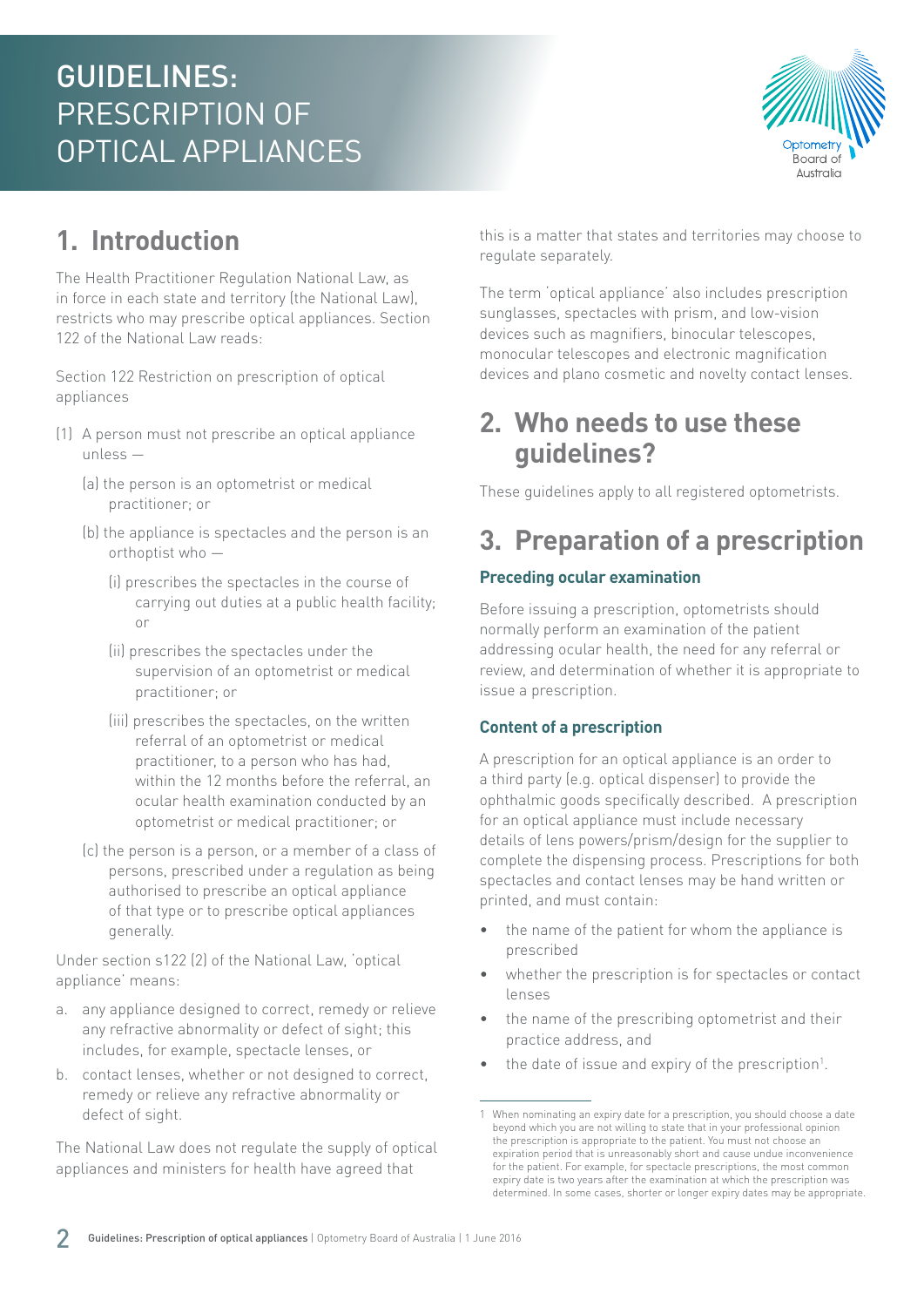

# **4. Spectacle prescriptions**

A spectacle prescription must include lens powers and prism (e.g. sphere, cylinder, axis and addition as necessary).

Where necessary spectacle prescriptions should specify:

- the intended use of the appliance
- lens form
- lens material(s)
- lens treatment(s) (tints, coating, hardening), and
- parameters and requirements such as impact resistance.

Optical centration of the lenses cannot be determined until the spectacle frame and lens form is chosen and the correct facial fitting is combined with the prescription. Inter-pupillary distance (PD) is an inadequate substitute for optical centration and use of PD could lead to unsuitable spectacles.

Parameters related to spectacle lens centration are dependent on the spectacle frame selected, hence inter-pupillary distance and bifocal segment height or measures for multifocal lens placement are not required to be included in the prescription. Optometrists may not routinely include the PD in a prescription for spectacles. However, the PD should be provided to the patient if it was measured.

# **5. Contact lens prescriptions**

A contact lens prescription must specify:

- power of the lenses
- base curve(s) of the lenses
- lens diameters
- lens materials, and
- the manufacturer and other information to identify the lens such as the product name.

## **6. Supply of prescriptions**

#### **Rights of patients to their prescription**

Optometrists must provide patients with a copy of their prescription on request, at no additional fee, at the conclusion of the consultation once paid for by the patient or billed to an insurer.

When a patient requests a copy of the prescription a period of time after it was determined, you must respond to the request in a reasonable amount of time. You may charge patients fees proportionate to the costs involved in supplying the copy of the prescription.

#### **Supply of contact lens prescriptions**

Patients have a right to a copy of their contact lens prescription on completion of the prescribing process.

You must not issue a prescription for contact lenses until you are satisfied that:

- the prescription is correct
- the patient can wear contact lenses, and
- the prescribed lenses will provide the patient with proper vision, comfort and freedom from injury, provided the prescription is filled correctly and the patient follows the recommended lens care and wearing instructions.

A preliminary prescription, valid for a limited time, may be issued to allow the patient to purchase an initial pair of trial lenses. A final prescription must be issued on request as soon as you are satisfied that the lenses fit and perform correctly.

#### **Supply of expired prescriptions**

Patients have a right to a copy of their prescription even when it is expired. A prescription supplied to a patient after the expiry date should be clearly marked 'expired'.

### **7. Optometrists' responsibilities**

#### **Cosmetic and non-therapeutic appliances**

Patients should not have unnecessary optical appliances recommended to them. However, if a patient requests an appliance that the optometrist considers is not necessary, (e.g. tinted plano contact lenses to change apparent eye colour) the optometrist may comply with the request and generate a prescription after fully discussing the risks and benefits with the patient.